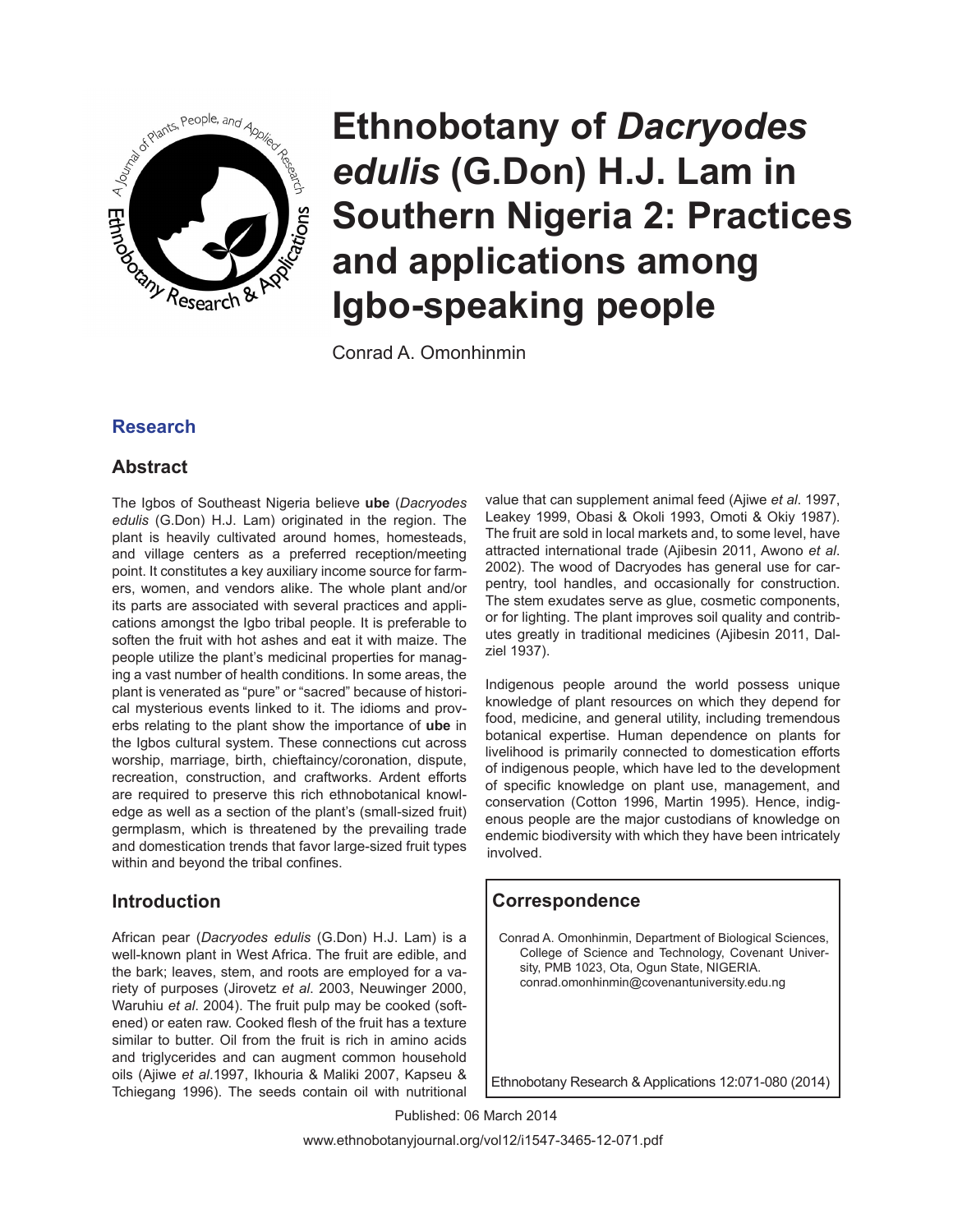### *Description of Dacryodes edulis*

*Dacryodes edulis* (Burseraceae) is a medium-sized, evergreen, oleiferous fruit tree native to southern Nigeria and perhaps to Cameroon, attaining a height of 18–40 m in the forest but not exceeding 12 m in plantations. (Vivien & Faure 1996). It is generally branched from low down, with a deep, dense crown. The bole is rather short, slightly fluted, 50–170 cm in diameter, and more or less sinuous. The scented, pale grey, rough bark exudes a whitish resin. Buttresses are absent.

Leaves compound, imparipinnate, with 5–8 pairs of leaflets. Fruit are ellipsoidal to ovoid drupes, rather variable in size,  $4-12 \times 3-9$  cm, with thin, pink exocarp becoming dark blue to violet at maturity; pulp firm and thin. The fruit is of two varieties: var. *edulis* and var. *parvicarpa* Okafor. Variety *parvicarpa* is small, rounded, more or less conical, and usually less than 5 × 2.5 cm, while var. *edulis* is elongated/ellipsoid and usually more that  $5 \times 2.5$  cm (Kapseu & Tchiegang 1996, Mbagwu *et al*. 2008, Okafor 1983). The common names are (in English) African pear, African pear tree, bush butter, bush butter tree, bush fruit tree, eben tree, native pear, and (in French) **safoutier** (Burkill 1985).

### *Igboland and Igbo traditional society*

Pottery evidence dates the Igbo heartland to as early as 4500 BCE, where the Nri city, considered to be the foundation of the Igbo culture, is traced to its founder, the patriarchal king figure and "sky-being" Eri (Griswold 2000, Isichei 1976, 1997). Though possibly originating as a theocracy, the Igbo socio-political system developed into a fragmented quasi-egalitarian republican system noticeable as far back as the 15th century. A council of elders called the **umunna** managed these societies. (Agbasiere 2000, Chigere 2001, Ndukhaihe & Fonk 2006). The present day Igboland covers five states: Abia, Anambra, Ebonyi, Enugu, and Imo, although neighboring non-Igbo states like Delta and Rivers have Igbo-speaking clusters (Uchem 2001). The British colonial and post-colonial Nigerian state influences notwithstanding, a sizeable aspect of the Igbo socio-cultural identities have been preserved and form the core attributes of interest in this study, with particular interest in the place and role *D. edulis* may play in this socio-cultural setting.

Ethnobotanical studies and interactions with indigenous people often reveal the cultural attitude and perspectives of a people on the uses of bio-resources within their communal confines. These preliminary works are often major steps in the successful bio-prospection, domestication, and improvement of plant species of importance, particularly where such species and the indigenous knowledge about its utilization are threatened in some way (Ozgen *et al*. 2004). A recent study records the genetic diversity of *D. edulis* as threatened by a selective domestication trend

directly connected with farmer/vendors' preferences for particular fruit types within the region and beyond (Omonhinmin & Idu 2012).

### *Study objectives*

The aim of the study is to exhaustively evaluate and record the indigenous knowledge on the use of *D. edulis* by the Igbos of southeastern Nigeria.

### **Methods**

### *Study area*

The study area lies between 5.25°N–6.30°N and 7.00°E– 8.05°E within the humid and sub-humid tropical forest of Nigeria (Figure 1). The field study (2006–2009) centered on Igbo villages/clans in five states: Abia, Anambra, Ebonyi, Enugu, and Imo, Southeast Nigeria.

Respondents were administered a semi-structured questionnaire (Martin 1995), and conversations with some respondents were held with the help of local assistants with the goal to appropriately document and preserve the knowledge on the species. Respondents were interviewed on why the plant was considered important, which parts are used, and for what purposes. Questions asked related to the significance, uses, traditions, and stories (idioms, proverbs, sayings) respondents know about *Dacryodes edulis*. Where respondents disclosed information on the use of other plants alongside *D. edulis*, they were questioned further regarding such plants. Investigators undertook guided tours of homesteads, markets, and shrines where it was applicable and permissible.

The survey covered 200 informants (40 respondents per state), consisting of farmers, vendors, herbalists, local midwives, family heads (**diopkas**), and community leaders. The respondents include 20 herbalist/traditional healers, 20 community leaders, 100 farmer/family heads, 50 vendors, and 10 midwives. Twenty-eight percent of the sampled informants were females with an average age of 40 years. The male informants had an average age of 49 years.

It is customary to inform community heads of researchers' intentions and to gather information on respondents with most probable knowledge about the species before approaching anyone in their domain. The interview of family heads (**diokpas**), farmers (males), women, herbalists, and midwives followed afterward. All informants gave informed consent to the interviews, and herbalists in particular signed Material Transfer Forms (Omonhinmin 2012).

Informants provided details on various applications and practices involving the species, the plant parts used, and the methods of administration. Specimen vouchers and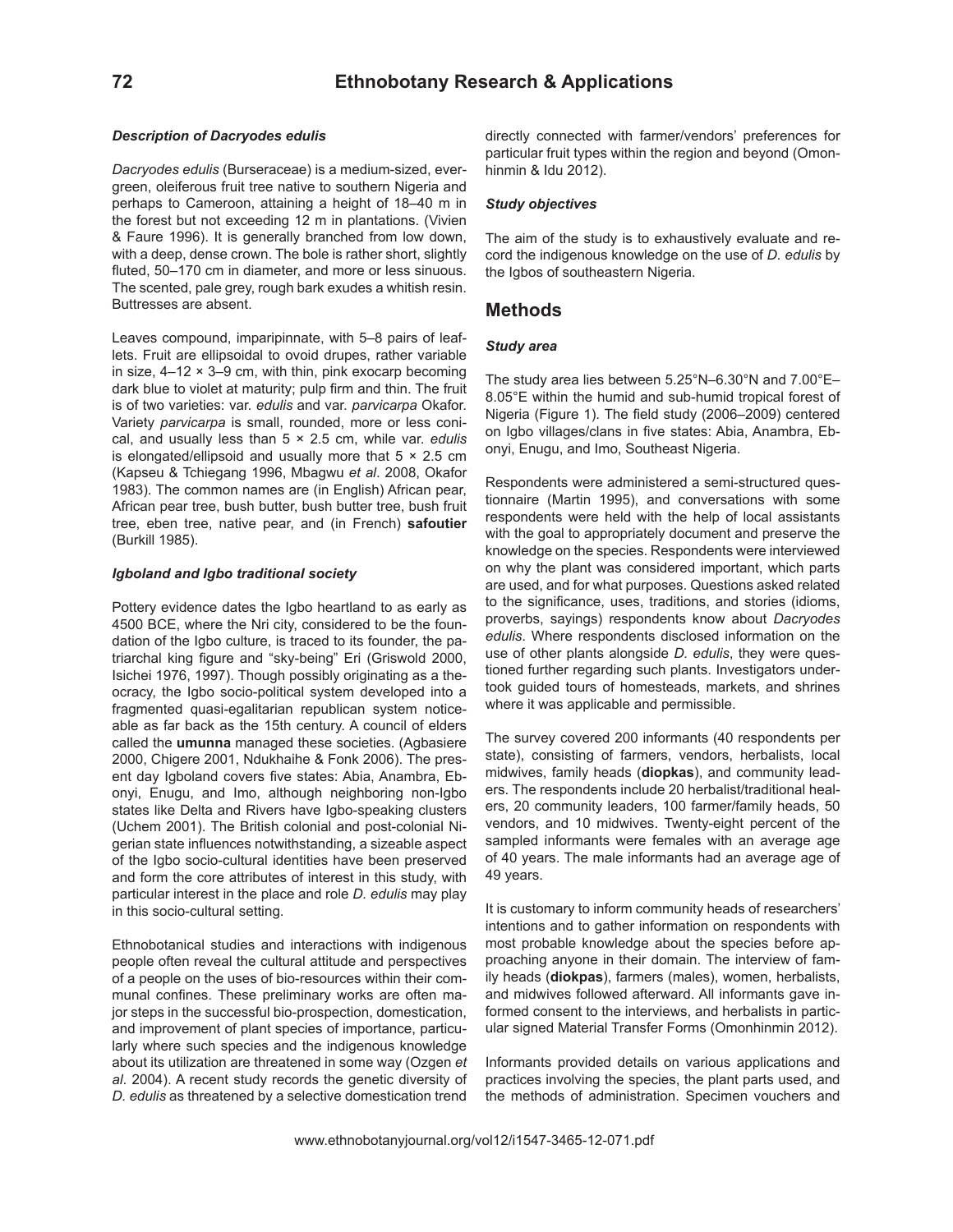

**Figure 1.** Field study area of Igbo villages/clans in five states in Southeast Nigeria: Abia, Anambra, Ebonyi, Enugu, and Imo.

pictures of the plants, scenery, shrines, and markets were deposited at the University of Benin Herbarium, Benin City.

# **Results and Discussion**

### *Dacryodes edulis (***ube***) and Igbo customs*

In the southeast Igbo-speaking area of Nigeria, **ube** is the exclusive name given *Dacryodes edulis*. The plant is probably one of the very few with a consistent name across a socio-politically fragmented area like Igboland (Omonhinmin 2012). The uniformity in the plant's name across the entire region reflects the homogeny of belief surrounding the plant and thus the degree of cultural cohesion amongst the people. Indigenous belief has it that the plant, as well as yam (*Dioscorea* sp.), originated from the region, and the tribal people rank it only behind yam in economic standing and behind kola (*Cola* sp.) in the spiritual/cultural ranking of plants. **Ube** is therefore engaged in several ways in the various aspects of peoples' lives.

Engaging **ube** in Igbo custom portrays the people as a cultural rich and interesting tribe. The Igbos engage in symbolism as a nonverbal but effective and non-violent way of communication, both within and beyond the family circle. The customs around **ube** reflect this rich tradition across the entire Igboland.

For instance, in Amichi Village (Nnewi South) and its adjoining clans, a man dissatisfied with his wife would commence his divorce intentions with **ube** leaf (**eji akwukwo**  **ube egosi njedebe di na nwunye**) by taking along with his wife a keg of palm wine to his father-in-law and covering the keg with the leaves upon reaching his in-laws. Where the woman commits adultery and the husband is unwilling to continue with the marriage, he sends her with a keg of palm wine stuffed with **ube** leaves to her father, accomplishing **ubebelu** in the process, a condition of "never to return" to her matrimonial home.

It is customary to soften **ube** with hot ashes before eating. This act connects to a saying by the elders, "**Ogaranya anaighi alacha ntu, ube mere ka ogaranya soro ogbenye lacha ntu**," meaning "a rich man may not succumb to lick dirt (ash) like the poor, but when he eats **ube** (hot ashes softened), he like the poor, also licks ash (dirt)."

Intimacies in relationships are often described using idioms in Igboland. In Nkpor Agu (Idemili South), the saying "**Enyi na enyi bu ofu dika ube na oka**" refers to friends that are inseparable like **ube** and **oka** (maize). This is because **ube** fruits and ripens during the maize season, and it is unthinkable amongst the Igbos to eat cooked, roasted, or fried **oka** (maize) without **ube**.

At playtime in Amudo (Akwa South), children sing "**Isi gi wa wa wa, isi gi wa ka mkpulu ube**" (Let your head break apart, like the **ube** seed) while they alternatively throw their **ube** seed against a wall. If a playmate's seed breaks, the thrower is eliminated and tagged "non stronghead." This continues until the last person is declared winner and is the one with the strongest head.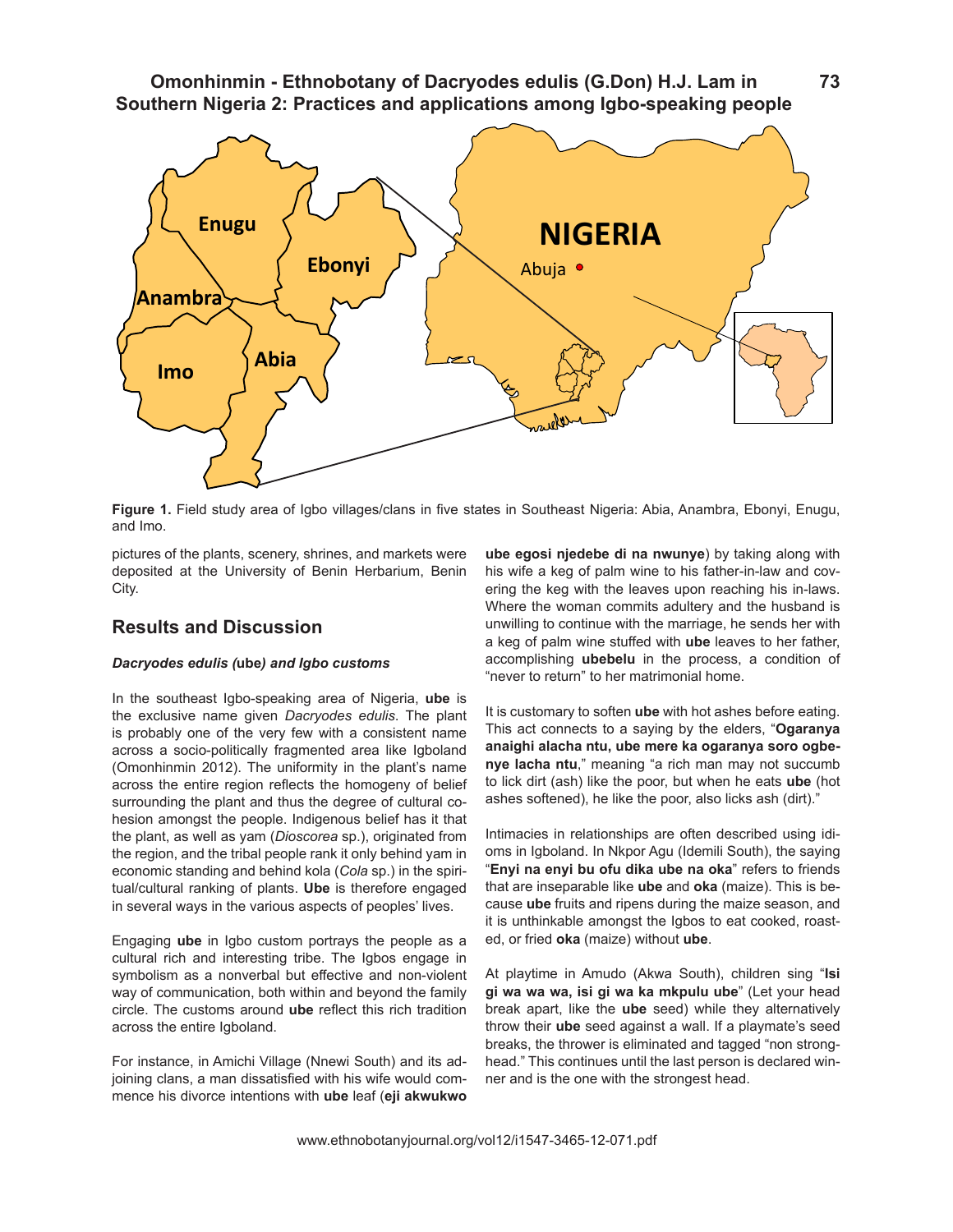### *African pear for food*

Igbo tradition has it that elders prefer **ube** fruit softened with hot ashes because the fruit may be rejected if prepared in any other way. They claim certain flavor comes with the ashes, but more importantly, eating the fruit with ash is a reminder to everyone of the equality of men. On the other hand, for less choosy persons, **ube** can be softened in hot water or on hot plate, salted, and eaten as a snack or with other food, principally roasted, fried, or boiled maize, and occasionally with bread, yam, soaked garri (cassava flakes), or rice (Ikhouria & Maliki 2007, Okeke *et al*. 2008, Omoti & Okiy 1987). Jam can be made from the softened fruit pulp. Oil generated from the fruit pulp complements regular cooking vegetable oils, and in Ovim village (Isuikwato), a local soup delicacy (**ofe ede**) is prepared using the oil.

The kernels (seeds) are fed to household livestock, particularly ruminants. The resin (stem exudates) is used for food thickening (Ekpa 1993), and during the flowering season the plant can be employed for apiculture and honey production. Ayuk *et al*. (1999) earlier reported similar findings. The logs make good firewood, and the aromatic smoke produced is good for curing meat and tobacco (Ayuk *et al*. 1999, Ekong & Okogun 1969). These applications are similar to those recorded for the western (Yoruba) neighbors of the Igbos, whose introduction to the fruit are linked to Igbo visitors (Omonhinmin 2012).

### *Ethnopharmacology of African pear*

A majority of people in rural and semi-urban dwellings and a sizeable population in urban dwellings in developing countries like Nigeria rely on ethno-herbal formulations for

the management of several health conditions. The size of the population sourcing such herbal medications, and hence the type of herbal formulations used, is often a direct index of ethno-cultural connections.

One factor that endears a plant species to a people is its relevance to health management alongside other uses. Like the Yorubas, the Igbos generate several herbal formulations and medicinal applications using *D. edulis* for managing an array of medical conditions (Table 1). Such conditions include dermatological care (Ayuk *et al*. 1999, Dalziel 1937, Egharevba & Ikhatua 2008, Ekpa 1993, Hutchinson *et al*. 1963, Okwu & Nnamdi 2008) and oral conditions (Ajibesin *et al*. 2008, Burkill 1985, Igoli *et al*. 2005). Others include muscular, gynecological, gastroenterological, and general body care, as well as the management of fevers, ear troubles, retarded growth in children, insomnia, leprosy, and diabetes (Omonhinmin 2012).

Ground *D. edulis* seed mixed with palm oil is applied topically to treat mumps. The softened fruit pulp alongside avocado pear (*Persea americana* Mill.) is employed by young women as a facial beauty therapy, while the pulp oil and bark exudates are added to lotions or creams and applied to smoothen and protect the skin. The bark resin is rubbed to eliminate scars and for treating skin infections like craw-craw, ringworms, and tick and mite bites. Softened and salted fruit flesh is applied topically to dry up boils and relieve inflammation pains as Okwu and Nnamdi (2008) noted in their study.

Chewing *D. edulis* leaves or drinking the leaf juice relieves feverish conditions. Leaves boiled with pawpaw (*Carica papaya* L.), lemon grass (*Cymbopogon citratus* (DC.) Stapf) leaves, mango (*Mangifera indica* L.), and guava

Uses **Parts used and preparation Parts used and preparation Parts 1** Citations Dermatological care Ectoparasite infection, skin diseases & disorders Stem exudates (resin) are applied topically to treat **crawcraw**, ringworm, and parasitic bites from ticks and mites. Softened fruit pulp mixed with salt is applied on boils to dry up the boil and relieve pain. Dalziel 1937, Egharevba & Ikhatua 2008, Hutchinson *et al*.1963, Okwu & Nnamdi 2008 Skin smoothening (lotion) Young women apply softened fruit pulp and avocado pear (*Persea americana* Mill.) as a facial beauty therapy. Cosmetics are made from seed oil, and stem exudates are used to smoothen and protect the skin. Ayuk *et al*. 1999, Ekpa 1993 Skin abrasions, cuts, scratches, & wounds Stem exudate is applied topically to treat scars and wounds. Oral health Toothache, gum problem, gargle, mouthwash, tonsillitis, mumps Leaf concoctions are applied directly for toothaches. Young branches are chewed as chewing sticks. Seeds are ground and mixed with palm oil to treat mumps. Ajibesin *et al*. 2008, Burkill 1985, Igoli *et al*. 2005

**Table 1**. Medicinal uses of *Dacryodes edulis* (G.Don) H.G.Lam (African pear, **ube**) among the Igbos in southeastern Nigeria.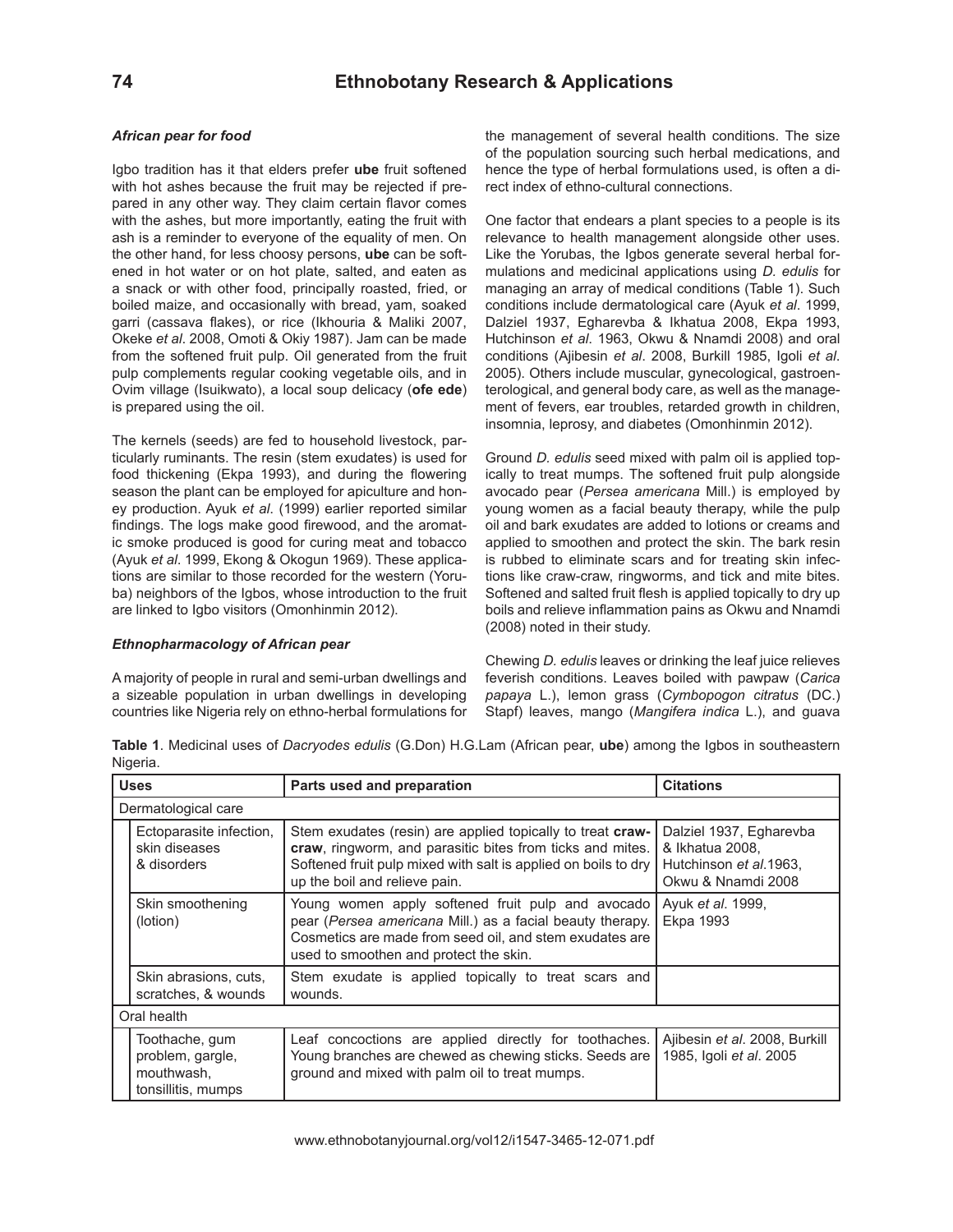**75**

| <b>Uses</b>                    |                                                                                             | Parts used and preparation                                                                                                                                                                                                                                                                                                                                  | <b>Citations</b> |  |
|--------------------------------|---------------------------------------------------------------------------------------------|-------------------------------------------------------------------------------------------------------------------------------------------------------------------------------------------------------------------------------------------------------------------------------------------------------------------------------------------------------------|------------------|--|
| Fevers                         |                                                                                             |                                                                                                                                                                                                                                                                                                                                                             |                  |  |
|                                | Malaria/high fever                                                                          | Leaves are chewed or juiced and drunk to help lower<br>feverish conditions. Leaves or bark are boiled with leaves/<br>bark/root of Carica papaya L., Mangifera indica L., Psidium<br>guajava L., and Cymbopogon citratus (DC.) Stapf for<br>treating malaria. A leaf decoction is prepared as a vapor-<br>bath to relieve feverish stiffness with headache. | Omonhinmin 2012  |  |
| Muscular/ bone conditions      |                                                                                             |                                                                                                                                                                                                                                                                                                                                                             |                  |  |
|                                | Arthritis, muscle<br>pain/stiffness (e.g.,<br>cramps), inflammation,<br>muscle relaxation   | Regular consumption of fruit lowers the risk of age-related<br>muscular degeneration. Juice relieves pain related to<br>various inflammatory conditions. The leaf/bark is used for<br>bone strengthening and setting products.                                                                                                                              | Omonhinmin 2012  |  |
| Ear troubles                   |                                                                                             |                                                                                                                                                                                                                                                                                                                                                             |                  |  |
|                                |                                                                                             | Leaf concoctions are applied directly for earaches. Leaf-<br>sap is instilled into the ear to relieve ear pains.                                                                                                                                                                                                                                            |                  |  |
| Gastroenterological conditions |                                                                                             |                                                                                                                                                                                                                                                                                                                                                             |                  |  |
|                                | Stomach disorder,<br>constipation, digestive<br>tract discomfort,<br>indigestion, heartburn | Leaf decoctions or softened fruit are taken to relieve<br>constipation. Leaf concoctions are used to treat digestive<br>tract infections and discomfort.                                                                                                                                                                                                    | Omonhinmin 2012  |  |
|                                | Dysentery & anemia                                                                          | Crushed leaves, juice, or bark decoctions are used for<br>treating dysentery and anemia. Bark or root decoction is<br>used for treating piles.                                                                                                                                                                                                              | Omonhinmin 2012  |  |
|                                | Beri beri, rickets,<br>& ulcers                                                             | Fruit oil is used for treating ulcers.                                                                                                                                                                                                                                                                                                                      | Omonhinmin 2012  |  |
|                                | Emesis: Vomiting<br>& nausea                                                                | The tender leaves are chewed with kola nut as an<br>antiemetic and for nausea.                                                                                                                                                                                                                                                                              |                  |  |
| Gynecology                     |                                                                                             |                                                                                                                                                                                                                                                                                                                                                             |                  |  |
|                                | Ease labor pains, safe<br>delivery, menstruation                                            | Leaf decoctions with other materials is claimed to help<br>reduce the instance of postmenopausal breast cancer.<br>During delivery, ground leaves mixed with water and salt<br>are applied to a pregnant woman's face and belly to ease<br>labor pain and eliminate complications.                                                                          | Omonhinmin 2012  |  |
|                                | Sundry disease conditions                                                                   |                                                                                                                                                                                                                                                                                                                                                             |                  |  |
|                                | Stress, internal<br>body heat, etc.                                                         | Fruit is eaten to improve one's general health, and leaf   Omonhinmin 2012<br>juice as an energy drink.                                                                                                                                                                                                                                                     |                  |  |
|                                | Hypertension                                                                                | Leaf/bark decoction is administered to manage high blood<br>pressure and heart problems (and to lower cholesterol<br>levels).                                                                                                                                                                                                                               | Omonhinmin 2012  |  |
|                                | Retarded growth<br>in children                                                              | The roots are boiled with unripe pawpaw fruits in pap<br>water (water drained from ground and soaked maize) and<br>for treating retarded growth in children.                                                                                                                                                                                                | Omonhinmin 2012  |  |
|                                | Insomnia & cough                                                                            | The tender leaves are chewed as a relaxant for managing<br>insomnia.                                                                                                                                                                                                                                                                                        |                  |  |
|                                | Leprosy                                                                                     | Root decoction is administered for leprosy.                                                                                                                                                                                                                                                                                                                 | Omonhinmin 2012  |  |
|                                | Diabetes/blood sugar                                                                        | Dried and powdered seed is taken as tea for managing<br>diabetes.                                                                                                                                                                                                                                                                                           |                  |  |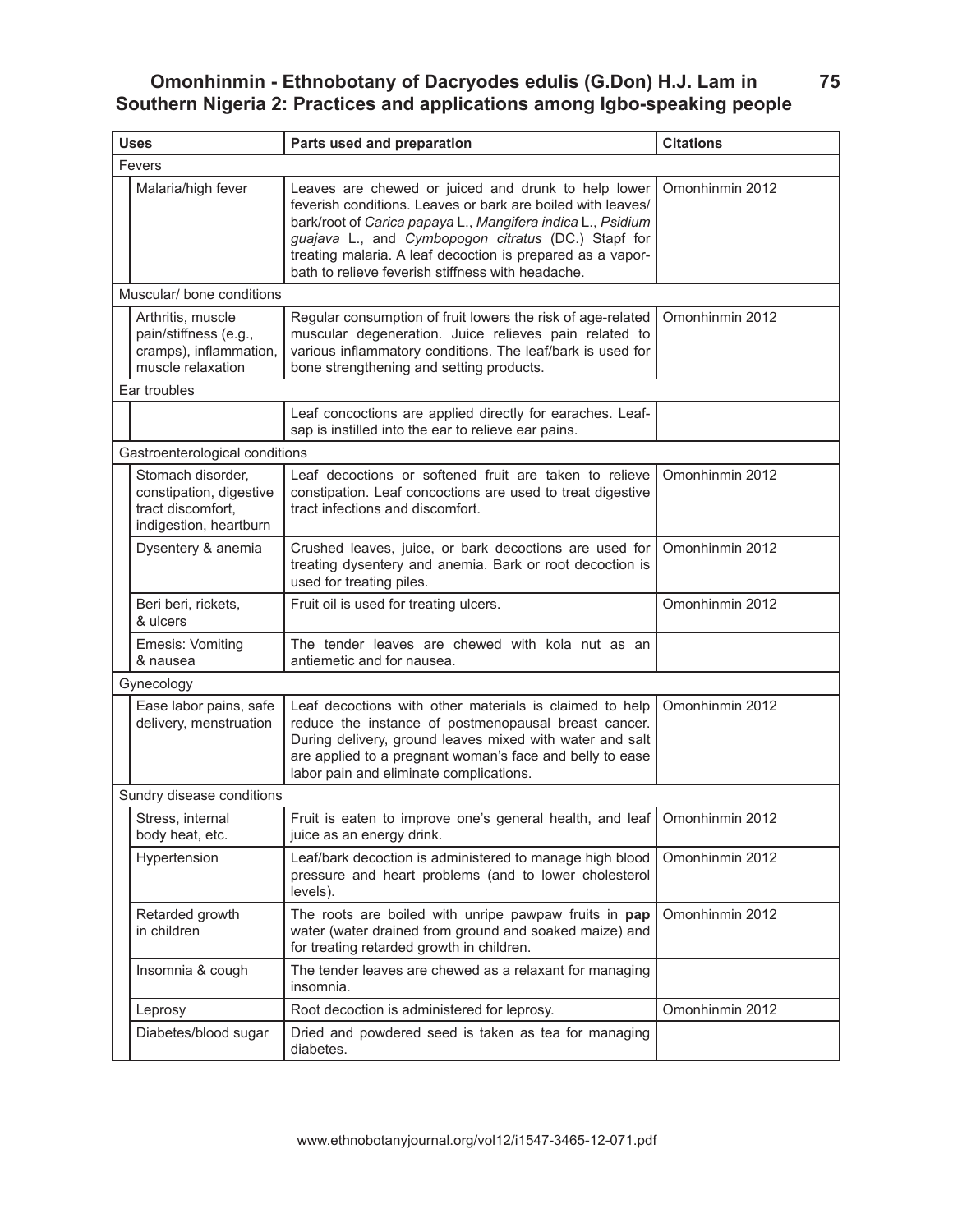(*Psidium guajava* L.) leaves/bark are administered for malaria. A leaf decoction is prepared as a vapor-bath to relieve feverish stiffness and headache.

Eating the fruit (high fiber content), drinking the leaf concoction, or chewing fresh tender leaves helps improve bowel movement and relieves constipation and other digestive tract discomforts. Dysentery and jedi-jedi (piles) are treated with bark and root decoctions. The leaves are chewed with kola nut (*Cola acuminata* (P. Beauv.) Schott & Endl.) as an antiemetic (anti-vomiting). Bouet (1980) and Bouquet (1969) reported similar treatments for fever, headache, pains, debility, stiffness, and skin diseases as well as use as an antiemetic in the Democratic Republic of Congo (DRC).

Other claims include the ability of the fruit to lower blood pressure and reduce the chances of a stroke. Direct application of a leaf infusion is said to be good for tooth- and earache. The resin is used in the making of local toothpastes, and young branches are chewed as chewing sticks. This is congruent with earlier reports by Igoli *et al*. (2005) and Ajibesin *et al*. (2008).

Leaf juice serves as a ready energy drink. This assertion, along with another about the repelling force of the plant against evil spirits, makes it a valued material among local midwives. They grind the leaf with water and salt and apply the mixture to the face and belly of a woman in labor to relieve labor pains and ward off evil spirits. The midwives claim these twin effects prevent complications and death during the delivery.

To treat diabetes, sufferers drink dried and powdered seeds as tea. Ulcers are treated with the pulp oil. Tender leaves are chewed as a relaxant for managing insomnia. Bone strengthening and setting products are formulated from the stem exudates. Anemia is treated with a bark decoction of the plant, and the roots are boiled in **pap** water (water drained from ground and soaked maize) alongside unripe pawpaw fruit for treating retarded growth in children. Root/bark decoction works well in treating leprosy. Bouquet (1969) reported similar findings for treatment of leprosy in DRC.

### **Ube** *and spiritualism*

Cosmo-visional disposition of a people is largely determined by their cultural bearing. Hence the perception of an organism relative to its status as "good" or "bad" will underscore the degree to which it is employed for spiritual activities and as such other aspects of individual and communal life. The Igbos consider the plant "good," "pure," or "clean" probably because they believe it has no harmful component and it has not been reported to cause death of persons or livestock after consumption. Findings by Obasi and Okolie (1993) and later by Ajibesin *et al*. (2002) while working with Akwa Ibom people, a neighboring tribe to the

Igbos, attested to the lack of toxic components in the plant and particularly in the fruit as recorded by Dike (2010).

Several communities use whole plants or parts of *D. edulis*  for spiritual purity, as reported earlier by Sofowora (2008), and in some instance exorcism of some sort. Planting a tree close to shrines or placing leaves in a shrine or its vicinity confers spiritual purity or cleanliness. The Igbos believe the plant cannot harbor evil spirits or its parts be used for evil activities, and more importantly, it is believed to ward off evil spirits. The sweet-smelling smoke from burning the leaves or stem exudates is also said to ward off evil spirits. Similar applications were recorded amongst the Yorubas (Omonhinmin 2012). A child believed to be possessed by evil spirits is made to lie down amidst a circle of burning *D. edulis* leaves to exorcise the spirits. **Ube** leaves dipped in blood of a sacrificial animal are placed around a property considered defiled.

Handling plant parts is believed to confer spiritual protection on the holder. During spiritual exercises, such as the **iheneme** sacrifices in Ovim village (Isuikwato), the **dibia** (medicine man/priest) holds a branch of the plant across his mouth as protection against spiritual attack while he carries out his duties. As the maize season approaches in Ikenanzizi village (Obowo), the leaves and fruit are offered as a peace and fertility offering to the gods of the land for a bountiful harvest.

### *Economics of* **ube**

Generally among the Igbos, **ube** is considered a totem of purity, well-being, and prosperity. It ranks probably only behind yam (*Dioscorea* sp.) in the economic ranking of plants by this tribal people, and it is believed to have a great power of spread with respect to trade beyond the region.

The harvest and sales of **ube** fruit strategically coincides with the maize harvest season of the year when yam (the chief economic crop of the people) is out of season and most farmers are low on finances. **Ube** fruit is therefore a major trade product for that season and a key auxiliary revenue target for farmers and vendors alike (Anegbeh *et al*. 2005, Leakey 1999). Families and individuals particularly target the harvest and sales of **ube** fruit for major projects like building new or repairing houses and barns, procurement of marriages and chieftaincy titles, or payment of school tuition fees. Families with a sizeable number of **ube** trees are regarded as prosperous and a good family to marry into, as one is certain to share of the **ube** wealth of the in-laws.

The people expectedly put a great deal of effort toward managing the plant, particularly during fruiting to ensure a good harvest. For instance, in Amudo village (Awka South), to prevent premature dropping of the fruit in large numbers, it is customary to tie a broken earthenware pot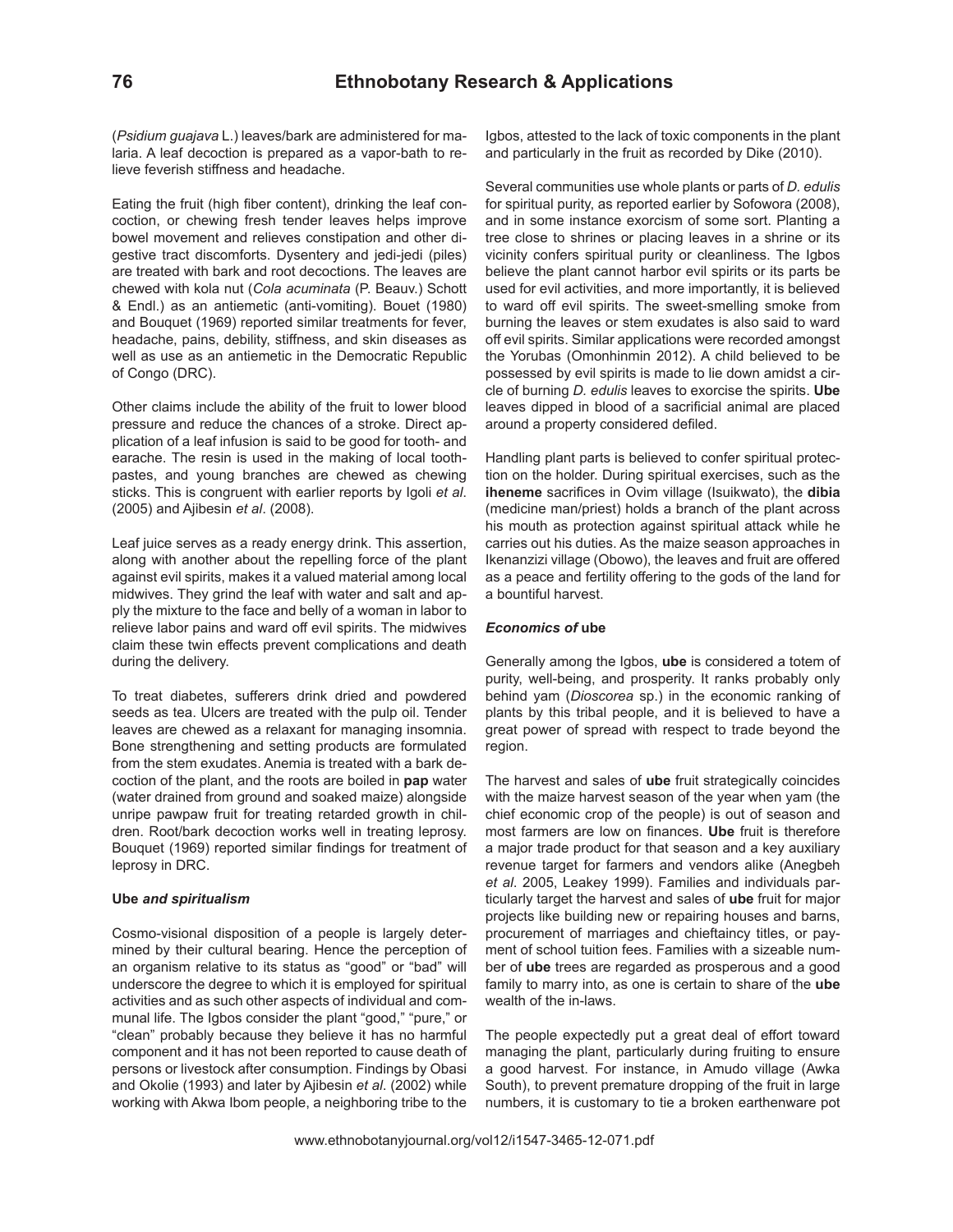(**ite-ona**) around the tree trunk using palm fronds (**omu nkwu**) and afterward spread ashes around the base of the tree. Since only peripheral Yoruba (most eastern) areas cultivate the plant, the patterns of economic transactions differ between the Igbos and Yorubas. The Igbos are major cultivators and hence suppliers of the fruit to the Yoruba areas, making the Yorubas principal consumers. This difference also determines how the plant is ethno-economically viewed in both regions and is responsible for a westward-oriented trade and, probably inadvertently, a domestication trend over time (Omonhinmin 2012).

### **Ube** *and guest reception*

The plant is common around houses, homesteads, and village centers where meetings are held. Because of its purity, homeowners plant at least one tree of *D. edulis*  near their houses. New houses have *D. edulis* seedlings planted, particularly at the front area of the house, to be used as a reception point afterward, when the tree has grown a considerable crown for shade. Where a plot of land intended for building already has **ube** plant(s), the property owner is considered blessed and will erect the building appropriately close to the plant(s). Respected visitor(s) are received under the tree by the house head (**diokpa**).

Where kola is not readily available, the fruit is served to guests, when in season. It is offered as a gift or token to friends and relations. Presenting *D. edulis* fruit in any form, whether cooked, roasted, or raw, is a sign of respect for the guest. The fruit could be served as a refreshment to visitors or guests or to fellow group members of the same age as a mark of friendship or acceptance.

During traditional marriage ceremonies, the fruit are served as a sign of acceptance of the groom's entourage; it is shared to show love and peace. Fresh leaves are gathered in a basket and presented to the groom's family, symbolizing the maiden is a virgin. A married couple is presented with *D. edulis* fruit as a gift or the tree is planted in their compound signifying fruitfulness of marriage. During celebration of a new birth, friends and relatives present the fruit and leaves to the mother and child as a celebration of life and good health (Omonhinmin 2012). During chieftaincy or coronation ceremonies in Arochukwu, the title recipient's head gear and staff are decorated with **ube** leaves to show that the recipient is of good character and has been accepted by the gods.

### *Omen, disputes, and* **ube**

The tree stands as a symbol of peace; the way it is used or misused may indicate peaceful or confrontational stance by the person(s) engaged in such acts. In places like Arochukwu, setting an **ube** tree on fire is a confrontational posture, and the perpetrator is regarded as the aggressor. To brandish **ube** leaves on fire around the community by

the **ohajioku** (chief priest) is a strong warning of impending ill occurrences, the levels of which require the attention of the whole community.

**77**

Resolving disputes between communities and individuals is considered to commence on a rightful note if one or both parties presents **ube** leaves to the other. While talks last, attending meetings with kegs of palm wine stuffed with **ube** leaves by both parties is a sign that the talks are proceeding in the right direction and a good settlement can be hopefully reached. At the final settlement—for example in Umudim, Amichi (Nnewi South)—the two parties are made to eat of the same **ube** fruit (**anyi ji ube edozi esemokwu na ogbahara**), an indication that the parties are united and are no longer in dispute or divided.

### *Sacredness of* **ube** *trees*

Across the entire Igboland, **ube** holds varied positions in different communities. In general, the plant is prized for its economic, aesthetic, and recreational value. However, in some communities, the plant occupies a more important and, in some extreme cases, "sacred" status.

In Atanni Village (Ogbaru) members of the community are forbidden to cut, climb, eat of its fruit, or defile the plant in any way. Folklore has it that during a particular dreadful war, the tree provided refuge and hideout for the people, and a particular family hid in a hole at the bottom of an **ube** tree protected from their enemies. Hence, after the war, the community elders decreed the worship of **ube** tree and subsequently a curse on anyone who would denigrate the plant in any way. People who disobeyed were said to have suffered swollen lips.

In Arochukwu (Arochukwu) **ube** is considered "pure" or "sacred" and must not be used for any evil activity. Rather the leaves are placed in shrines, or a tree is planted close to the shrine to ward off evil spirits. In Umunya community (Oyi) the plant has attained a "child" status and no part of it must be defamed. Cutting a *D. edulis* tree is sacrilege, and ill luck will befall the offender. Women do not climb the tree, and virgins are forbidden to collect out-of-season **ube** fruit or their wedding day will be disturbed by unstoppable rain.

### *African pear in art and craftworks*

Some areas in Igboland regard the **ube** wood to be nearly as good as African mahogany. The trunk and strong branches are used in the erection of bridges, huts, hedges, fences, barns, and animal pens but not in house roofing. In addition, it can be employed for constructing handles of farming implements like hoes, shovels, spades, and rakes and household tools like axes, pot spoons, mortars, and pestles. Earlier reports by Dalziel (1937) and recently by Ajibesin (2011) confirmed such uses. The wood is good for making wooden furniture like slouching chairs for el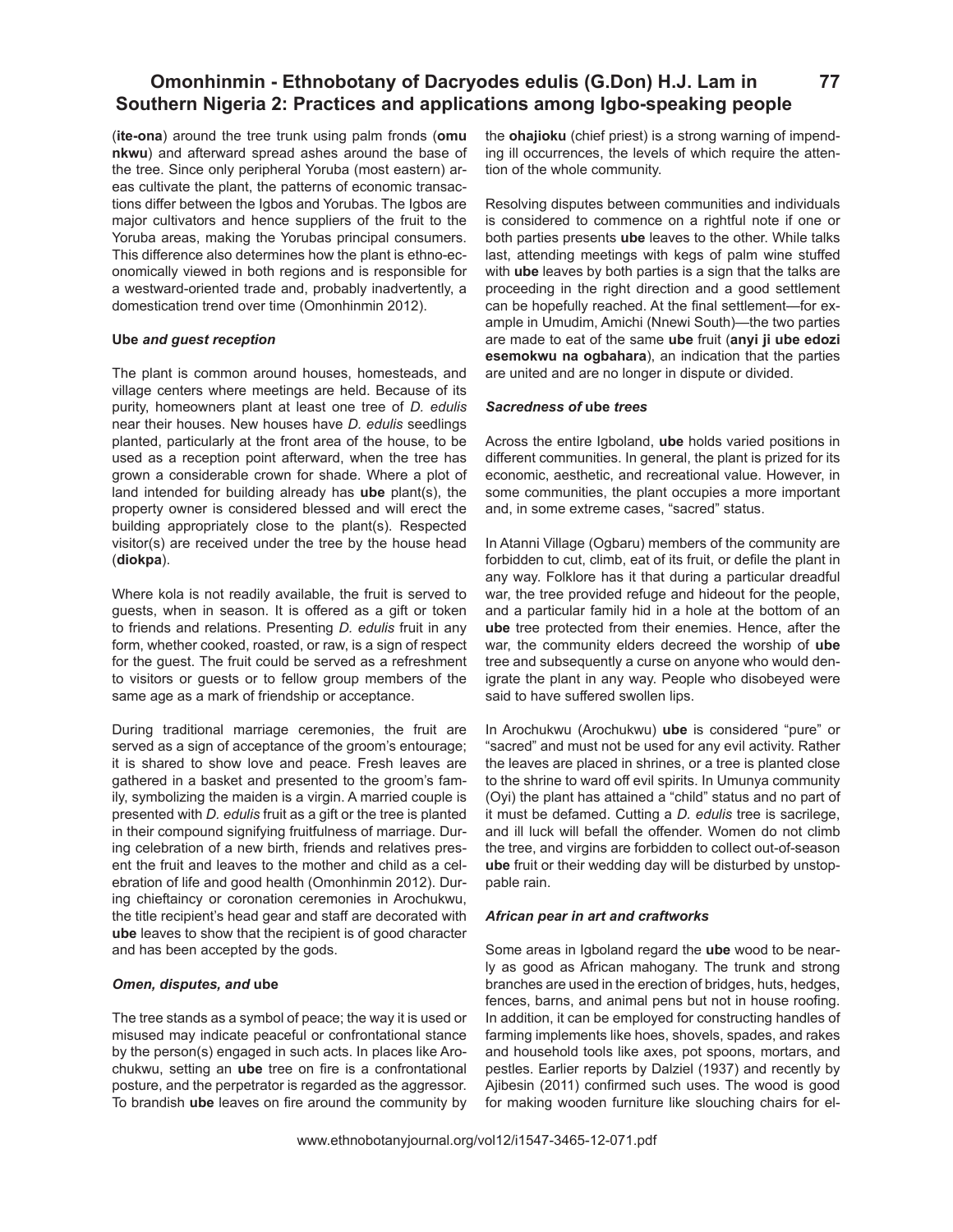ders and stools. Smaller branches are used for staking of yams, particularly **una**, the three-leaved yam (*Dioscorea alata* L.).

Artisans make sculptures and the traditional flute blown during ceremonies from **ube** wood. The bark when scraped and left for a few days generates exudates used as fish bait (**anyi ji ube egbu azu**) and as adhesive for paper or leather craftwork (**eji emeputa mgba**). In addition, the inner surfaces of calabashes and earthenware are pitched with the **ube** glue (resin), and the leaves yield a dye for decorating arts and house wares (Burkill 1985).

### *Sustainable use and conservation status of Dacryodes edulis*

Local cultures and specific attributes are key to determining the choice of plant and plant parts consumed by local inhabitants (Jain 2000). The array of fruit shapes observed for *D. edulis* among the Igbos (up to 7 fruit types) links to a rich genetic diversity of the species, ranging from the small-sized, ovoid fruit to the large-sized, ellipsoidal fruit. Earlier fruit diversity studies by Omonhinmin and Idu (2012) on *D. edulis* in southern Nigeria show the species possesses a greater degree of distinct accessions than the two varieties described by Okafor (1983). Similarly, the study revealed a trend that linked directly to the seasonal production and sales of *D. edulis* in southern Nigeria from the east toward the west. This trade pattern has also encouraged a domestication trend that spread westward from the east and supports only the market-friendly large-sized fruit, excluding the smaller-sized fruit types.

These smaller-sized fruit types are increasingly restricted to a narrow geographic distribution and are less considered by the people for sale. It was not uncommon to see baskets of the small-sized fruit unsold or abandoned in both local and central markets. Another unsettling trend observed was the neglect and deliberate felling of smallsized fruit trees or attempts to replace such trees with the large-sized fruit tree seedlings. In addition, these less-fancied fruit types were traded only at the distal part of the fruiting season when the harvests of the large-sized fruit have considerably dwindled. These ominous signs of a particular fruit germplasm neglect observed for *D. edulis*  are worrisome. *Dacryodes edulis* fruit are mainly eaten fried, roasted, or boiled; however a few are used for medicinal preparations (Gill 1992), and the majority of these medicinal fruit types are of the small-sized fruit type. The medicinal potentials and the indigenous knowledge about them are localized and may not constitute enough incentive to change the trend.

Though participatory strategies for domestication, conservation, and improvement have been proposed with success in similar tree species like Irvingia gabonensis (Aubry-Lecomte ex O'Rorke) Baill. (Aiyelaagbe *et al*. 1998, Atangana *et al*. 2001, Leakey *et al*. 2003), such are not presently executed for *D. edulis* in the region. Therefore, deliberate conservation efforts, whether *ex situ* or *in situ*, must be engaged to conserve all fruit and tree types if the erosion of a sizeable section of the genetic assortment of the species must be prevented. This is particularly true given that common cultural domestication practices cannot be relied on to conserve the accessions in question (Omonhinmin & Idu 2012).

# **Conclusion**

The ethno-cultural relevance of *D. edulis* to the Igbo people is shown by the ethno-hegemonic influence of the plant, depicted by the homogeny of its name **ube** across the entire tribal region. The plant is probably one of the few that has a common name across the entire Igbospeaking people and beyond. The plant ranks above several species and is second probably only to yam in economic terms and to kola in social and religious ranking of plants by the Igbos.

The fruit serves as a snack preferably eaten with cooked maize and occasionally with other foods. As a gift, **ube** fruit is regularly exchanged during ceremonies and makes a good substitute for kola. The plant constitutes a major income source for the people, and it is now a crop of considerable local and international trade. Communal and interpersonal interactions are tied to the plant. The tree is preferred for shade around houses and at communal centers for relaxation and for important assembly. Societal standing, communal warnings, initiation, and resolution of disputes are connected with the plant. The purity or sacredness accorded the plant endears it for communal and personal spiritual activities like exorcising and restraining of evil spirits and also places it as a symbol of prosperity in birth, marriage, chieftaincy, and coronation activities. The plant parts are used for the management of various health conditions, and the wood is good for craftworks, carpentry, firewood, and construction of roads, bridges, barns, and sheds.

The assortment of uses of *Dacryodes edulis* by the Igbos notwithstanding, a worrisome trade and domestication trend threatens the plant's genetic diversity and the indigenous knowledge that shaped the uses of the plant among this tribal people. Hence, conscious conservation efforts are required to preserve the diversity of plant germplasm and the array of ethnobotanical applications and practices linked with the species.

# **Acknowledgments**

The author wishes to acknowledge the advisory input of Prof. M. Idu, the help of Dr. Obinna Nwinyi and Dr. Dominic Azuh for the Igbo translations, and the immense assistance of several collection assistants, interpreters, and mediators. The author is indebted to chiefs, family heads,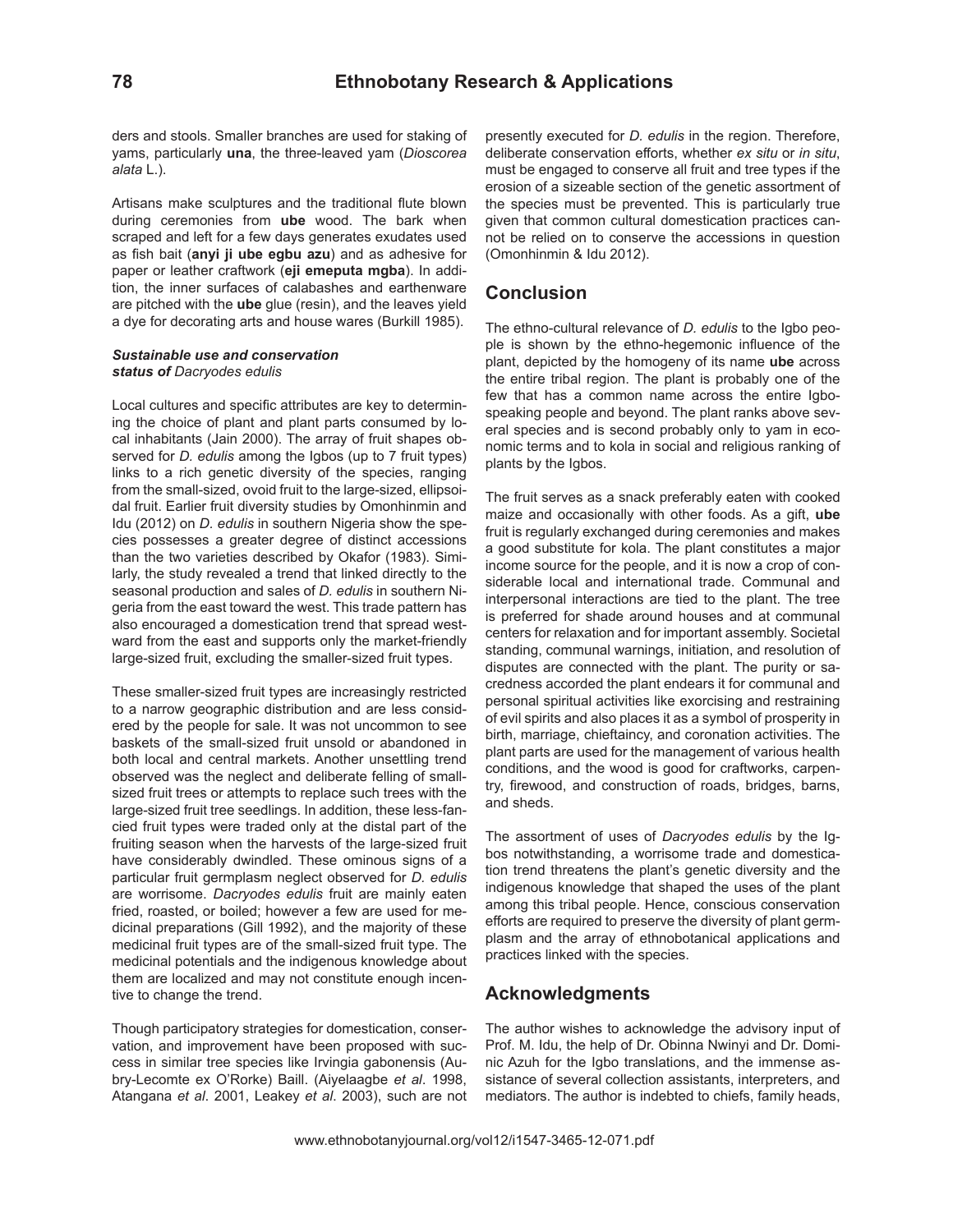women, and even children in the various villages and clans visited during the study.

## **Literature Cited**

Agbasiere, J.T. 2000. *Women in Igbo Life and Thoughts*. Routledge, London, U.K.

Aiyelaagbe, I.O.O., A.O. Adeola, L. Popoola & K.O. Obisesan. 1998. Agroforestry potentials of *Dacryodes edulis* in the oil palm-cassava belt of southeastern Nigeria. *Agroforestry Systems* 40(3):263–274.

Ajibesin, K.K. 2011. *Dacryodes edulis* (G. Don) H.J. Lam: A review on its medicinal, phytochemical and economical properties. *Research Journal of Medicinal Plants* 5(1):32– 41.

Ajibesin, K.K., B.A. Ekpo & D.N. Bala. 2002. Antimicrobial activities of the leaves of *Combretum micranthum* and *C. racemosum*. *Global Journal of Medical Sciences* 1:13–17.

Ajibesin, K.K., B.J. Ekpo, D.N. Bala, E.E. Essien & S.A. Adesanya. 2008. Ethnobotanical survey of Akwa Ibom state of Nigeria. *Journal of Ethnopharmacology* 115:387– 408.

Ajiwe, V.I.E., C.A. Okeke, B. Nnabuike, G.A. Ogunleye & E. Flebo. 1997. Application of oils extracted from African star apple (*Chrysophyllum africanus*), horse eye bean (*Mucuna sloanei*) and African pear (*Dacryodes edulis*) seeds. *Bioresources Technology* 59 (2–3):259–261.

Anegbeh, P.O., V. Ukafor, C. Usoro, Z. Tchoundjeu, R.R.B. Leakey & K. Schreckenberg. 2005. Domestication of *Dacryodes edulis*: 1. Phenotypic variation of fruit traits from 100 trees in Southeastern Nigeria. *New Forests* 29:149– 160.

Atangana, A.R., Z. Tchoundjeu, J.-M. Fondoun, E. Asaah, M. Ndoumbe & R.R.B. Leakey. 2001. Domestication of *Irvingia gobonensis*: 1. Phenotypic variation in fruits and kernels in two populations from Cameroon. *Agroforestry Systems* 53(1):55–64.

Awono, A., O. Ndoye, K. Schreckenberg, H. Tabuna, F. Isseri & N. Temple. 2002. Production and marketing of safou (*Dacryodes edulis*) in Cameroon and Internationally: Market development issues. *Forests, Trees and Livelihoods* 12:125–147.

Ayuk, E.T., B. Duguma, S. Franzel, J. Kengue, M. Mollet, T. Tiki-Manga & P. Zekeng. 1999. Uses, management and economic potentials of *Dacryodes edulis* (Burseraceae) in the humid lowlands of Cameroon. *Economic Botany*  53:292–301.

Bouet, C. 1980. La saga de l okoume au gabon. *Cahiers d ORSTOM, Serie Sciences Humaines* 17:269273.

Bouquet, A. 1969. *Feticheurs et Medicines Traditionalles du Congo (Brazzaville)*. ORSTOM, Memoire.

Burkill, H.M. 1985. *The Useful Plants of West Tropical Africa*. Volumes A-D., Royal Botanic Gardens, Kew, Richmond, Surrey, U.K.

Chigere, N.H.M.V. 2001. *Foreign Missionary Background and Indigenous Evangelization in Igboland*. LIT Verlag Berlin-Hamburg-Münster, Germany.

Cotton, C.M. 1996. *Ethnobotany: Principles and applications*. John Wiley and Sons, Chichester, West Sussex, U.K.

Dalziel, J.M. 1937. *Flora of West Tropical Africa*. Crown Agents for Overseas Government, London, U.K.

Dike, M.C. 2010. Proximate, phytochemical and nutrient compositions of some fruits, seeds and leaves of some species at Umudike, Nigeria. *Journal of Agricultural and Biological Sciences* 5:7–16.

Egharevba, R.K.A. & I. Ikhatua. 2008. Ethno-medical uses of plants in the treatment of various skin diseases in Ovia North East, Edo State, Nigeria. *Research Journal of Agriculture and Biological Sciences* 4(1):58–64.

Ekong, D.E.U. & J.I. Okogun. 1969. Terpenoids of *Dacryodes edulis*. *Phytochemistry* 8:669–671.

Ekpa, O. 1993. The use of *Raphia hookeri* and *Pachylobus edulis* in cosmetic formulation. *Discovery Innovation*  5:313–316.

Gill, L.S. 1992. *Ethnomedical Uses of Plants in Nigeria*. Uniben Press, University of Benin, Benin City, Nigeria.

Griswold, W. 2000. *Bearing Witness: Readers, writers and the novel in Nigeria*. Princeton University Press, Princeton, New Jersey, U.S.A.

Hutchinson, J., J.M. Dalziel & F.N. Herpper. 1963. *Flora of West Tropical Africa II*. Macmillan Publishers Ltd., Lagos, Nigeria.

Igoli, J.O., O.G. Ogaji, T.A. Tor-Anyiin & N.P. Igoli. 2005. Traditional medical practices among the Igede people of Nigeria. Part II. *African Journal of Traditional, Complementary, and Alternative Medicines* 2:134–152.

Ikhuoria, E.U. & M. Maliki. 2007. Characterization of avocado pear (*Persea americana*) and African pear (*Dac-*